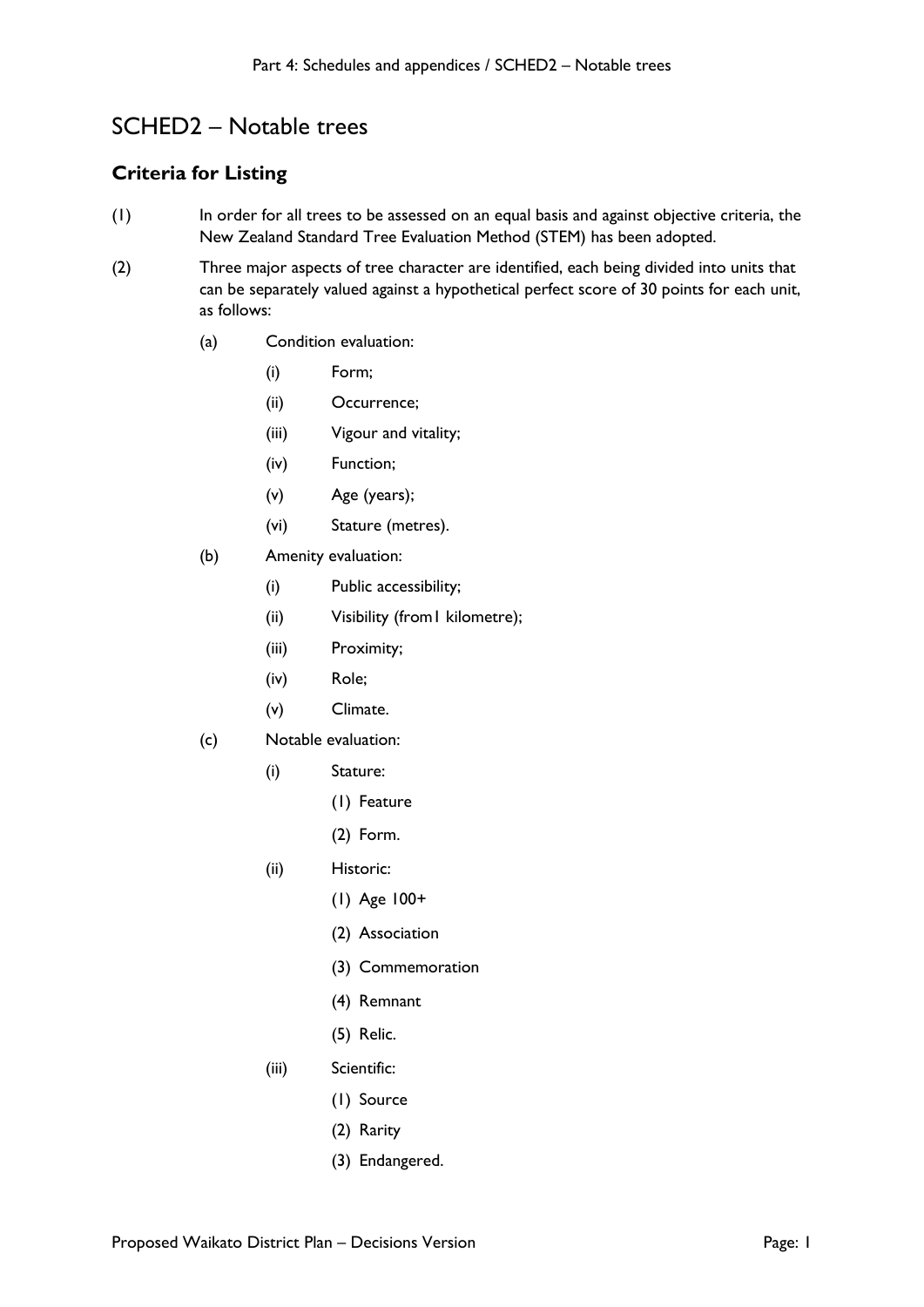(3) The threshold for determining if trees will be classed as notable trees is a minimum of 160 points. These trees are considered to be healthy and stable and have some outstanding features that contribute to the amenity and heritage of a neighbourhood and make a positive impact on the district.

## **SCHED2 – Notable trees**

| ID                 | <b>Description</b>                                                      | <b>Address</b>                                                           | <b>Property number</b> |  |
|--------------------|-------------------------------------------------------------------------|--------------------------------------------------------------------------|------------------------|--|
|                    | Tuakau                                                                  |                                                                          |                        |  |
| $\mathbf{I}$       | 20 Norfolk Island Pine trees                                            | 66 Huarau Way, Otaua                                                     | 300747                 |  |
| $\overline{2}$     | 7 Norfolk Island Pine trees                                             | 66 Huarau Way, Otaua                                                     | 300747                 |  |
| 3                  | 18 Norfolk Island Pine trees                                            | 66 Huarau Way, Otaua                                                     | 300747                 |  |
| 4                  | Norfolk Island Pine                                                     | 399 Forestry Road, RD, Maiora                                            | 300902                 |  |
| 5                  | Kauri                                                                   | 10 Liverpool Street, Tuakau                                              | 304107                 |  |
| 6                  | Kauri                                                                   | 8 Elizabeth Street, Tuakau                                               | 304475                 |  |
|                    |                                                                         | <b>Pokeno</b>                                                            |                        |  |
| ID                 | <b>Description</b>                                                      | <b>Address</b>                                                           | <b>Property number</b> |  |
| $\overline{7}$     | 4 Totara trees                                                          | 134 Helenslee Road, Pokeno                                               | 302788                 |  |
| 8                  | 9 Totara trees                                                          | 156 Helenslee Road, Pokeno                                               | 302761                 |  |
| 9                  | 7 Totara trees (located in<br>council reserve)                          | Corner of Glenkirk and Hallpark<br>Drive.<br>Pokeno                      | 2019891                |  |
| 10                 | 17 Totara trees (located in<br>council reserve)                         | Corner of Glenkirk and Hallpark<br>Drive, Pokeno                         | 2019891                |  |
| $\mathbf{H}$       | Kahikatea and Totara                                                    | Hillpark Drive, Pokeno (reserve<br>North of Springburn Place),<br>Pokeno | 2017043                |  |
| 12                 | Stand of Kahikatea                                                      | 21 Helenslee Road, Pokeno                                                | 2020346                |  |
| 3                  | Stand of Kahikatea                                                      | 62 Pokeno Road, Pokeno                                                   | 2019913                |  |
| 4                  | 6 Pin Oak trees                                                         | Market Square, Great South<br>Road, Pokeno                               |                        |  |
| 15                 | Kauri                                                                   | 10 Selby Street, Pokeno                                                  | 303012                 |  |
| 16                 | 3 Norfolk Island Pine trees                                             | 116 Hitchen Road, Pokeno<br>(corner of Hitchen and Flannery<br>Roads)    | 2018571                |  |
| 17                 | Native bush gully -<br>approximately I hectare of<br>mixed native trees | 201 Hitchen Road, Pokeno                                                 | 2021830                |  |
| 18                 | <b>Taraire</b>                                                          | 201 Hitchen Road, Pokeno                                                 | 2021830                |  |
| <b>Te Kauwhata</b> |                                                                         |                                                                          |                        |  |
| ID                 | <b>Description</b>                                                      | <b>Address</b>                                                           | <b>Property number</b> |  |
| $ 9\rangle$        | English Oak                                                             | 1058 Island Block Road, Island<br><b>Block</b>                           | 2020521                |  |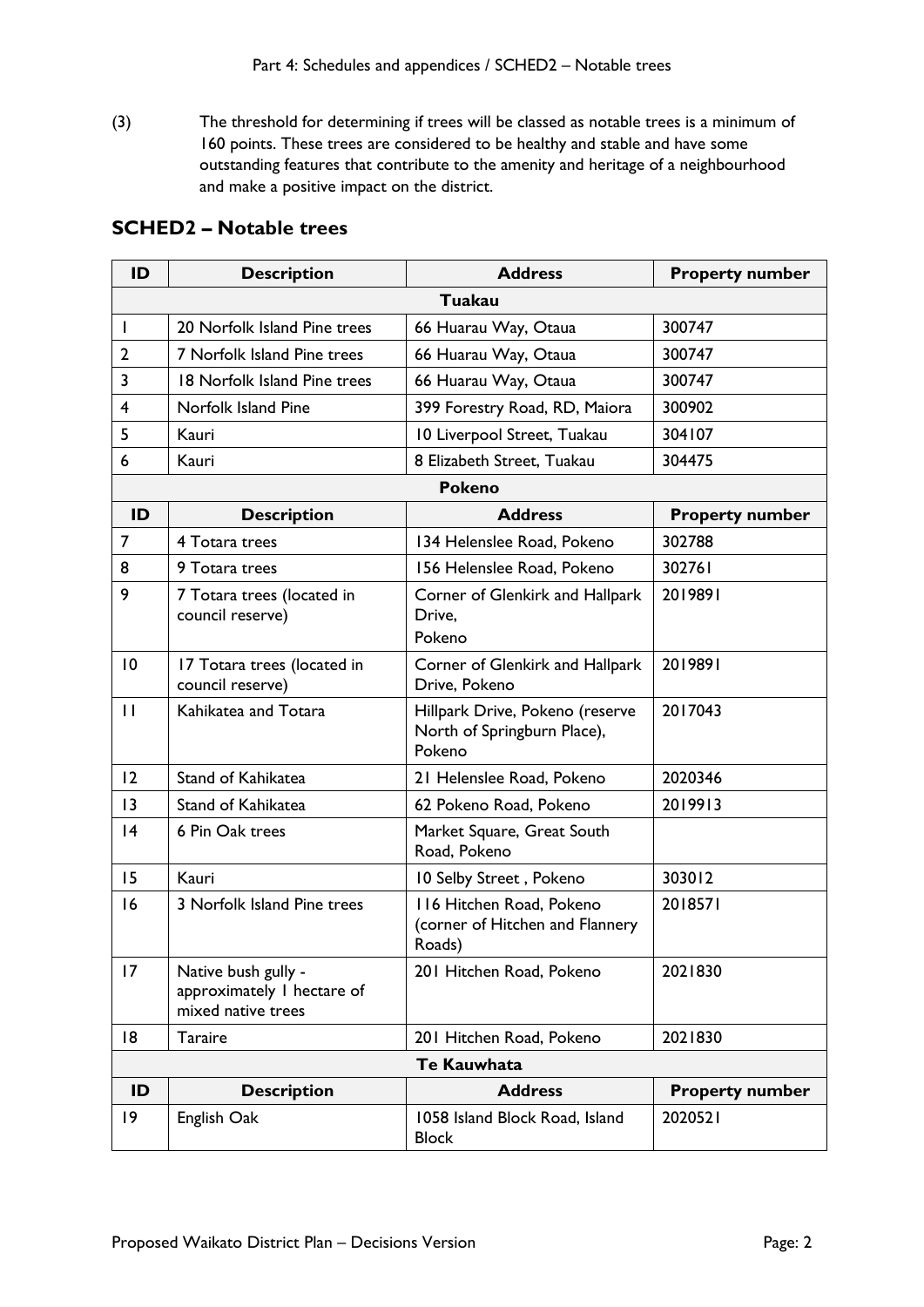| ID            | <b>Description</b>          | <b>Address</b>                                                 | <b>Property number</b> |
|---------------|-----------------------------|----------------------------------------------------------------|------------------------|
| 20            | Totara                      | 1058 Island Block Road, Island<br><b>Block</b>                 | 2020521                |
| 21            | English Oak                 | 39 Kelly Road, Waerenga                                        | 2015375                |
| 22            | Rhododendron                | 32 Main Road, Te Kauwhata                                      | 1002847                |
| 23            | Coastal Redwood             | 75 Te Kauwhata Road, Te<br>Kauwhata                            | 2021170                |
| 24            | <b>Willow Oak</b>           | 75 Te Kauwhata Road, Te<br>Kauwhata                            | 2021170                |
| 25            | Kashmir Cypress             | 75 Te Kauwhata Road, Te<br>Kauwhata                            | 2021170                |
| 26            | Norfolk Island Pine         | 75 Te Kauwhata Road, Te<br>Kauwhata                            | 2021170                |
| 27            | Canary Oak                  | 75 Te Kauwhata Road, Te<br>Kauwhata                            | 2021170                |
| 28            | <b>Giant Redwood</b>        | 75 Te Kauwhata Road, Te<br>Kauwhata                            | 2021170                |
| 29            | Deodar Cedar                | 75 Te Kauwhata Road, Te<br>Kauwhata                            | 2021170                |
| <b>Huntly</b> |                             |                                                                |                        |
| ID            | <b>Description</b>          | <b>Address</b>                                                 | <b>Property number</b> |
| 30            | 7 Radiata Pine trees        | 442 Hetherington Road, Huntly                                  | 1011522                |
| 31            | Pohutukawa                  | 1425 Hetherington Road,<br>Ruawaro                             | 2020642                |
| 32            | Pohutukawa                  | 270 Hetherington Road,<br>Rotongaro                            | 2009049                |
| 33            | Macrocarpa                  | 17 Russell Road, Huntly                                        | 1001012                |
| 34            | <b>Tulip Tree</b>           | 22 Harlock Place, Huntly                                       | 2017711                |
| 35            | 2 Pin Oak trees             | 26 Harlock Place, Huntly                                       | 2017712                |
| 36            | <b>Tulip Tree</b>           | 12 Harlock Place, Huntly                                       | 2017713                |
| 37            | London Plane                | 210 Great South Road, Huntly                                   | 1000527                |
| 38            | 2 Redwood trees             | Taihua Road, Huntly                                            |                        |
| 39            | 6 English Oak trees         | Huntly Domain, Taihua Road,<br>Huntly                          |                        |
| 40            | 10 London Plane trees (row) | Huntly Domain, Taihua Road,<br>(Wight Street frontage), Huntly |                        |
| 41            | English Oak                 | Tainui Bridge Reserve, Huntly                                  |                        |
| 42            | Kahikatea                   | 177 Rayner Road, Huntly                                        | 1004049                |
| 43            | Kahikatea                   | 343 Tregoweth Lane, Huntly                                     | 2019384                |
| Ngaruawahia   |                             |                                                                |                        |
| ID            | Description                 | Address                                                        | <b>Property Number</b> |
| 44            | Pear                        | 759 Hakarimata Road,<br>Ngaruawahia                            | 1012626                |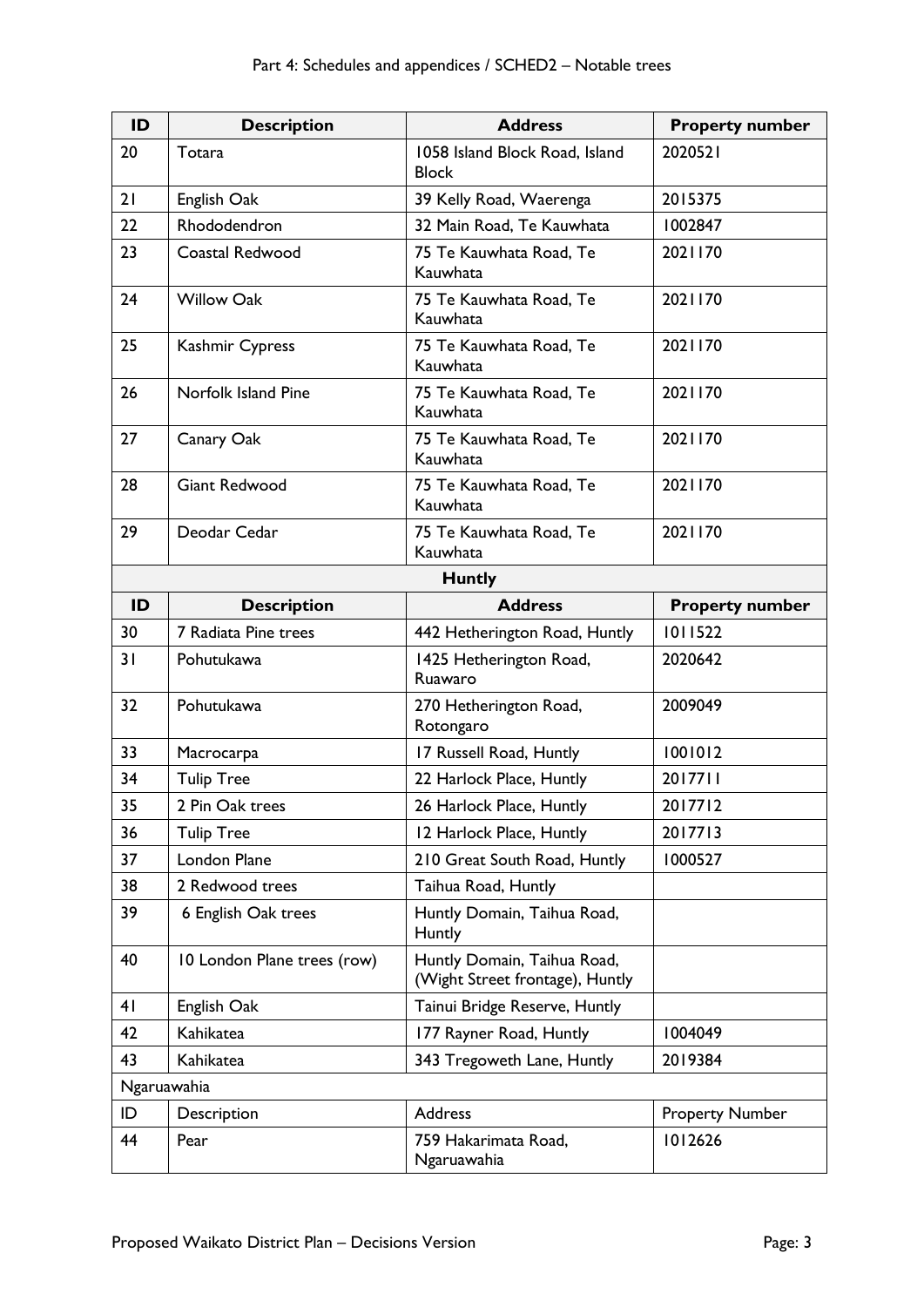| ID | <b>Description</b>        | <b>Address</b>                                                       | <b>Property number</b> |
|----|---------------------------|----------------------------------------------------------------------|------------------------|
| 45 | <b>Bull Bay Magnolia</b>  | 759 Hakarimata Road,<br>Ngaruawahia                                  | 1012626                |
| 46 | Italian Cypress           | 732 Hakarimata Road, Huntly                                          | 1012633                |
| 47 | Rimu                      | 161 Hakarimata Road,<br>Ngaruawahia                                  | 1012671                |
| 48 | <b>Tricolour Beech</b>    | Bob Byrne Park, Great South<br>Road, Taupiri                         | 1005190                |
| 49 | English Elm               | 15 Murphy Lane, Taupiri                                              | 2021003                |
| 50 | English Oak               | Lower Waikato Esplanade,<br>Ngaruawahia                              |                        |
| 51 | <b>London Plane</b>       | Lower Waikato Esplanade,<br>Ngaruawahia                              |                        |
| 52 | London Plane              | Lower Waikato Esplanade,<br>Ngaruawahia                              |                        |
| 53 | London Plane              | Lower Waikato Esplanade,<br>Ngaruawahia                              |                        |
| 54 | London Plane              | Lower Waikato Esplanade,<br>Ngaruawahia                              |                        |
| 55 | <b>London Plane</b>       | Lower Waikato Esplanade,<br>Ngaruawahia                              |                        |
| 56 | <b>London Plane</b>       | Lower Waikato Esplanade,<br>Ngaruawahia                              |                        |
| 57 | English Oak               | Anglican Church, Market Street,<br>Ngaruawahia                       | 1010097                |
| 58 | Copper Beech              | 12 Market Street, Ngaruawahia                                        | 1010095                |
| 59 | Dogwood                   | Market Street, Ngaruawahia                                           |                        |
| 60 | Holm Oak                  | Road Reserve, Newcastle Street,<br>Ngaruawahia                       |                        |
| 61 | Cook's Pine               | I Jordan Street, Ngaruawahia                                         | 1010063                |
| 62 | <b>Beech</b>              | Jordan Street, Ngaruawahia<br>(corner Galileo and Jordan<br>Streets) |                        |
| 63 | 5 English Oak trees       | Ngaruawahia Primary School, 39<br>Galileo Street, Ngaruawahia        | 2003820                |
| 64 | 4 Totara trees            | Central road reserve, Carlton<br>Avenue, Ngaruawahia                 |                        |
| 65 | Various European trees    | Kingiitanga Reserve, Eyre Street<br>Ngaruawahia                      |                        |
| 66 | 2 Rimu trees and I Totara | 37A Waipa Esplanade,<br>Ngaruawahia                                  | 2009740                |
| 67 | Redwood (grove)           | 148 Waingaro Road,<br>Ngaruawahia                                    | 1012692                |
| 68 | 2 Red Ash trees           | 10 D Park Road, Horotiu                                              | 2020162                |
| 69 | English Oak               | 12A Park Road, Horotiu                                               | 2019854                |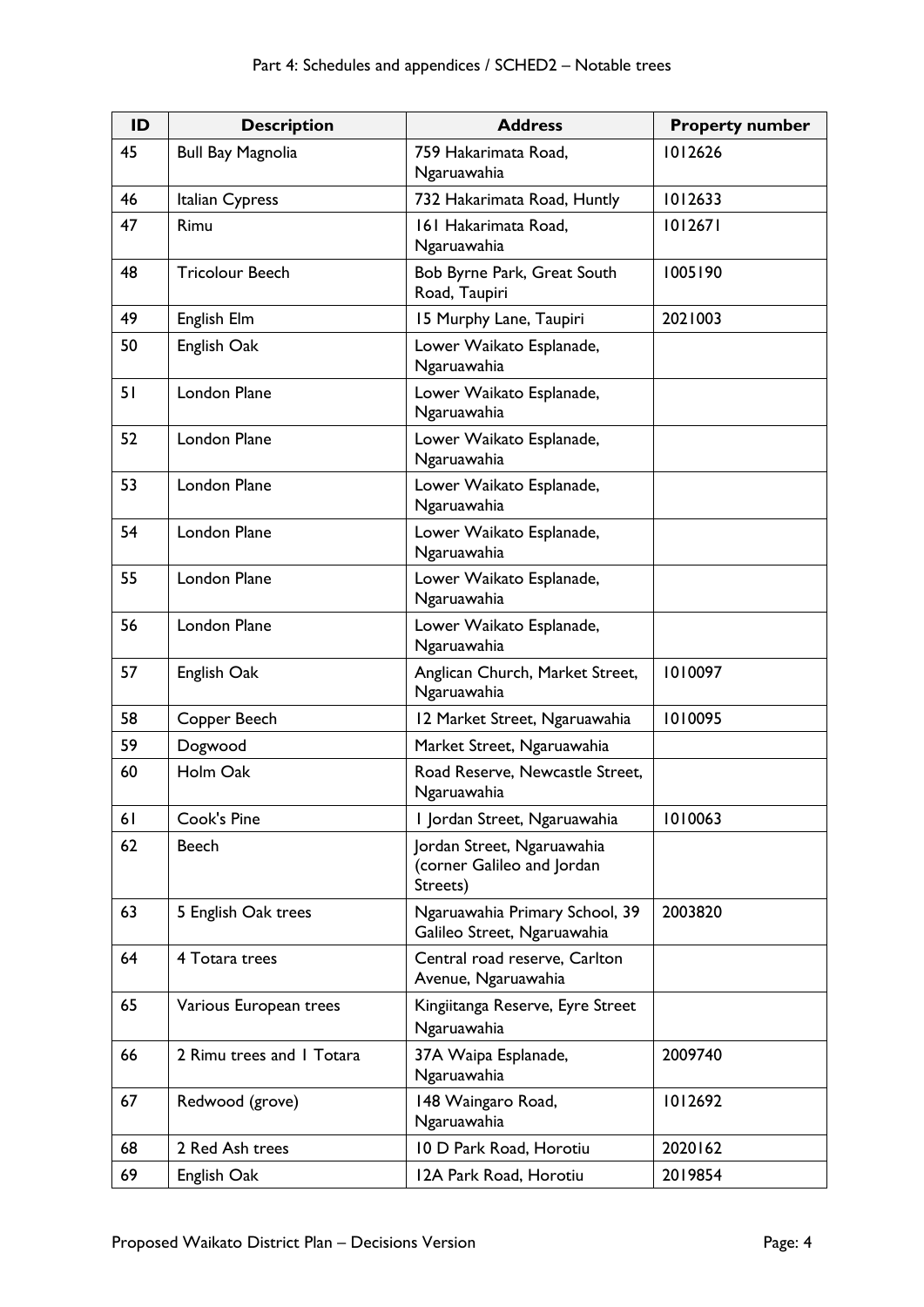| ID                    | <b>Description</b>                                               | <b>Address</b>                                                                  | <b>Property number</b> |
|-----------------------|------------------------------------------------------------------|---------------------------------------------------------------------------------|------------------------|
| 70                    | 2 Lime trees                                                     | 12A Park Road, Horotiu                                                          | 2019854                |
| Raglan                |                                                                  |                                                                                 |                        |
| ID                    | <b>Description</b>                                               | <b>Address</b>                                                                  | <b>Property number</b> |
| 71                    | Rimu                                                             | Near junction with Cogswell<br>Road and SH23, Raglan                            |                        |
| 72                    | Pohutukawa                                                       | 81 Wallis Street, Raglan, Raglan                                                |                        |
| 73                    | 7 Kermadec trees and 1<br>Pohutukawa                             | Cliff edge, along Puriri Street to<br>the public toilets, Raglan                |                        |
| 74                    | Mixture of Kermadec and<br>Pohutukawa trees                      | Opposite 15 Cliff Street to James<br>Street, Raglan                             |                        |
| 75                    | 2 Holm Oak trees, 7<br>Pohutukawa trees (Kermadec<br>and native) | Opposite James Street junction<br>along the cliff to 53 Cliff Street,<br>Raglan |                        |
| 76                    | 3 Pohutukawa trees                                               | Cliff Road, opposite 15 Cliff<br>Road, Raglan                                   |                        |
| 77                    | Norfolk Island Pine, 4<br>Pohutukawa trees and I Holm<br>Oak     | Cliff Street (Bow Street end),<br>Raglan                                        |                        |
| 78                    | Pohutukawa                                                       | On the corner of Wallace and<br>Bow Streets, Raglan                             |                        |
| 79                    | 5 Norfolk Island Pine trees                                      | Bow Street, Raglan                                                              |                        |
| 80                    | 2 Pohutukawa trees, I Karaka                                     | Lower end of Bow Street, Raglan                                                 |                        |
| 81                    | Phoenix Palm                                                     | Bow Street, Raglan                                                              |                        |
| 82                    | 2 Pohutukawa trees                                               | Bow Street, Wi Neera                                                            |                        |
| 83                    | 4 Phoenix Palm trees                                             | Bow Street Raglan (Wainui to<br>Wi Neera)<br>Raglan                             |                        |
| 84                    | 5 Phoenix Palm trees                                             | Bow Street, Raglan                                                              |                        |
| 85                    | 4 Phoenix Palm trees                                             | Bow Street, Raglan                                                              |                        |
| 86                    | 3 Kauri trees                                                    | 25 Smith Street, Raglan                                                         | 1014156                |
| 87                    | Pohutukawa (500,000th tree)                                      | 316 Wainui Road, Raglan                                                         | 2003445                |
| 88                    | Pohutukawa (100,000th tree)                                      | 316 Wainui Road, Raglan                                                         | 2003445                |
| 89                    | <b>White-flowered Puriri</b>                                     | 166 Whaanga Road, Raglan                                                        |                        |
| 90                    | Puriri                                                           | opp. 656 Wainui Road, Raglan                                                    | 1013548                |
| 91                    | Pohutukawa                                                       | Whaanga Road (access via<br>Calvert Rd), Raglan                                 | 1013570                |
| <b>Eastern Sector</b> |                                                                  |                                                                                 |                        |
| ID                    | <b>Description</b>                                               | <b>Address</b>                                                                  | <b>Property number</b> |
| $\frac{92}{2}$        | I Black Walnut, 3 Lawson's<br>Cypress trees, I Sawara<br>Cypress | Woodlands Estate, 42 Whitikahu<br>Road, Gordonton                               | 2002259                |
| 93                    | Pear                                                             | Woodlands Estate, 42 Whitikahu<br>Road, Gordonton                               | 2002259                |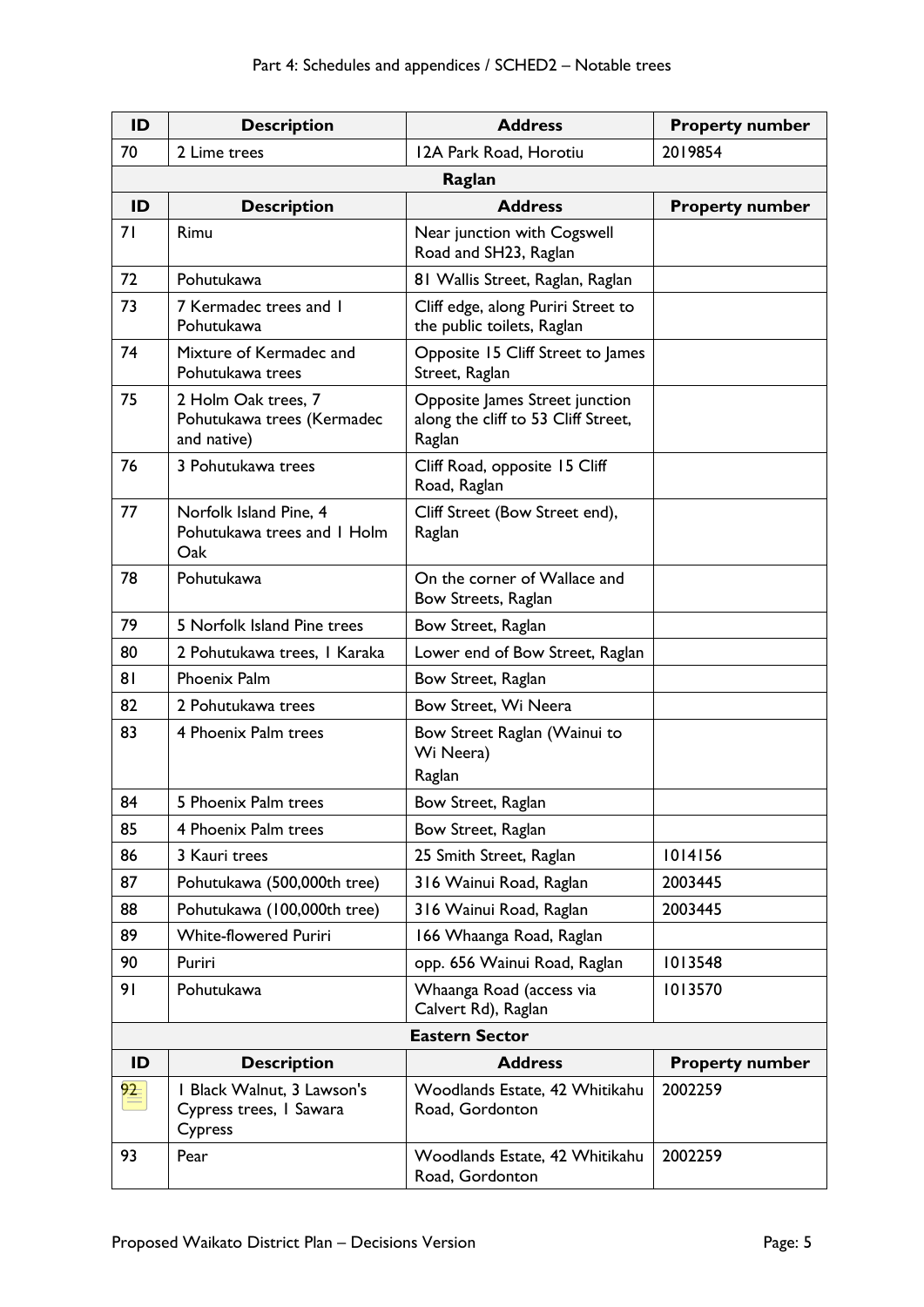| ID           | <b>Description</b>              | <b>Address</b>                                    | <b>Property number</b>        |
|--------------|---------------------------------|---------------------------------------------------|-------------------------------|
| 94           | Tulip Tree (theatre lawn)       | Woodlands Estate, 42 Whitikahu<br>Road, Gordonton | 2002259                       |
| 95           | <b>Brown Barrel Gum</b>         | Woodlands Estate, 42 Whitikahu<br>Road, Gordonton | 2002259                       |
| 96           | 2 American Ash trees            | Woodlands Estate, 42 Whitikahu<br>Road, Gordonton | 2002259                       |
| 97           | London Plane (main carpark)     | Woodlands Estate, 42 Whitikahu<br>Road, Gordonton | 2002259                       |
| 98           | Tulip Tree (Hydrangea garden)   | Woodlands Estate, 42 Whitikahu<br>Road, Gordonton | 2002259                       |
| 99           | London Plane (3-stemmed)        | Woodlands Estate, 42 Whitikahu<br>Road, Gordonton | 2002259                       |
| 100          | 13 English Oak trees            | 1024 Gordonton Road,<br>Gordonton                 | 1006651                       |
| 101          | English Oak                     | 1020B Gordonton Road,<br>Gordonton                | 1006653                       |
| 102          | 2 Holm Oak trees                | 1020B Gordonton Road,<br>Gordonton                | 1006653                       |
| 103          | English Oak                     | 1020B Gordonton Road,<br>Gordonton                | 1006653                       |
| 104          | English Oak                     | 319 Gordonton Road,<br>Gordonton                  | 1006523                       |
| 105          | Holm Oak                        | 44 Gordonton Road, Chartwell,<br>Hamilton         | 1006877                       |
| 106          | Lombardy Poplar                 | 159 Hooper Road, Eureka                           |                               |
| 107          | 9 English Oak trees             | 576 Scotsman Valley Road,<br>Tauwhare             |                               |
| 108          | <b>Eucalyptus Regnans</b>       | 455 State Highway 26, Newstead                    | 2015280                       |
| 109          | 2 Bull Bay Magnolia             | 455 State Highway 26, Newstead                    | 2015280                       |
| 110          | 1500m line of English Oak trees | 879 State Highway 26, Newstead                    | 1007607                       |
| $\mathbf{H}$ | English Oak (large grove)       | 671 State Highway 26, Newstead                    | 1007619<br>2014058<br>2014059 |
| 112          | Evergreen Magnolia              | 200 Matangi Road, Tamahere                        | 2013373                       |
| 113          | Deodar Cedar                    | 200 Matangi Road, Tamahere                        | 2013373                       |
| 114          | London Plane                    | 200 Matangi Road, Tamahere                        | 2013373                       |
| 115          | Deodar Cedar                    | 200 Matangi Road, Tamahere                        | 2013373                       |
| 116          | Douglas Fir                     | 200 Matangi Road, Tamahere                        | 2013373                       |
| 117          | Holm Oak                        | 200 Matangi Road, Tamahere                        | 2013373                       |
| 118          | 2 English Oak trees             | 8 Titoki Drive, Tamahere                          | 2006258                       |
| 119          | 3 English Oak trees             | 10 Titoki Drive, Tamahere                         | 2009284                       |
| 120          | English Oak                     | Outside no. 13 Riverglade Drive,<br>Tamahere      |                               |